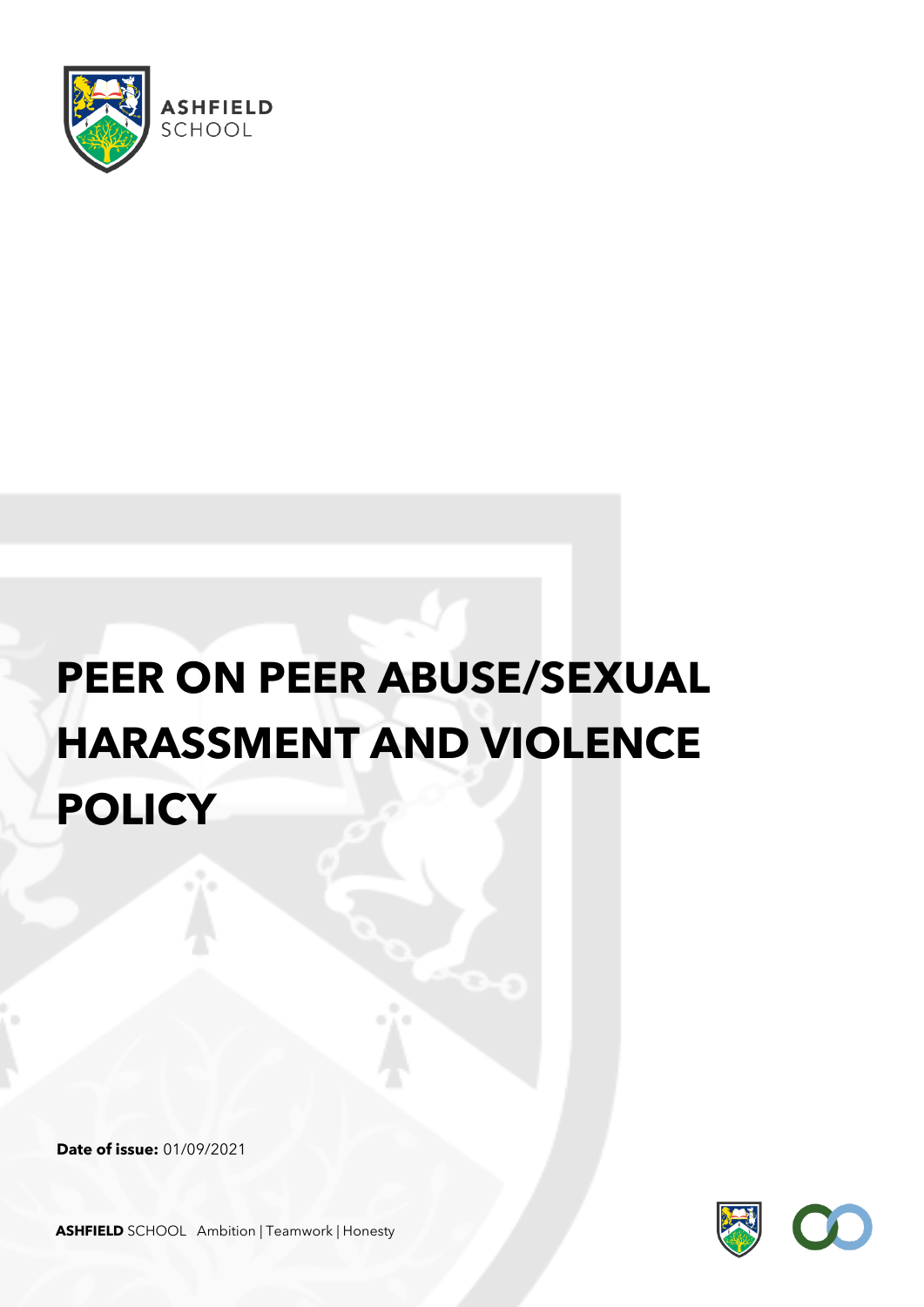# **Introduction**

Ashfield School recognises that children are vulnerable to and capable of abusing their peers. We take such abuse as seriously as abuse perpetrated by an adult. This includes verbal as well as physical abuse. Peer on peer abuse will not be tolerated or passed off as part of "banter" or "growing up".

We are committed to a whole school approach to ensure the prevention, early identification and appropriate management of peer on peer abuse within our school and beyond.

In cases where peer on peer abuse is identified we will follow our child protection procedures, taking a contextual approach to support all children and young people who have been affected by the situation.

We recognise that peer on peer abuse can manifest itself in many ways such as:

- Child Sexual Exploitation
- Sexting or youth produced digital imagery
- Upskirting
- Bullying
- Radicalisation
- Abuse in intimate relationships
- Children who display sexually harmful behaviour
- Gang association and serious violence (County Lines)
- Technology can be used for bullying and other abusive behaviour

Some of these behaviours will need to be handled with reference to other policies in school such as the behaviour policy, anti- bullying policy, child protection policy and online safety policy.

This policy concentrates on peer on peer abuse in the context of sexual harassment and sexual violence. It is compliant with the statutory guidance on peer-on-peer abuse as set out in Keeping Children Safe in Education (September 2021) and should be read in conjunction with the Local Safeguarding Children Board's (LSCB) Safeguarding Policy and Procedures, and any relevant Practice Guidance issued by it.

# **Policy Development**

The policy has been developed in consultation with the following groups, Senior Leaders, Governors, staff and students.

#### **Aims**

## **The policy will: -**

- Set out our strategies for preventing, identifying and managing peer on peer abuse
- Take a contextual approach to safeguarding all children and young people involved. Acknowledging that children who have allegedly abused their peers or displayed harmful sexual behaviour are themselves vulnerable and may have been abused by peer, parents or adults in the community.

#### **Understanding Peer on Peer abuse**

Sexual violence and sexual harassment can occur between two children of any age and sex or a group of children sexually assaulting or sexually harassing a single child or group of children.

The impact of this behaviour on children can be very distressing and have an impact on academic achievement and emotional health and wellbeing.

Sexual harassment and sexual violence may also occur online and offline.

#### **The Context**



2

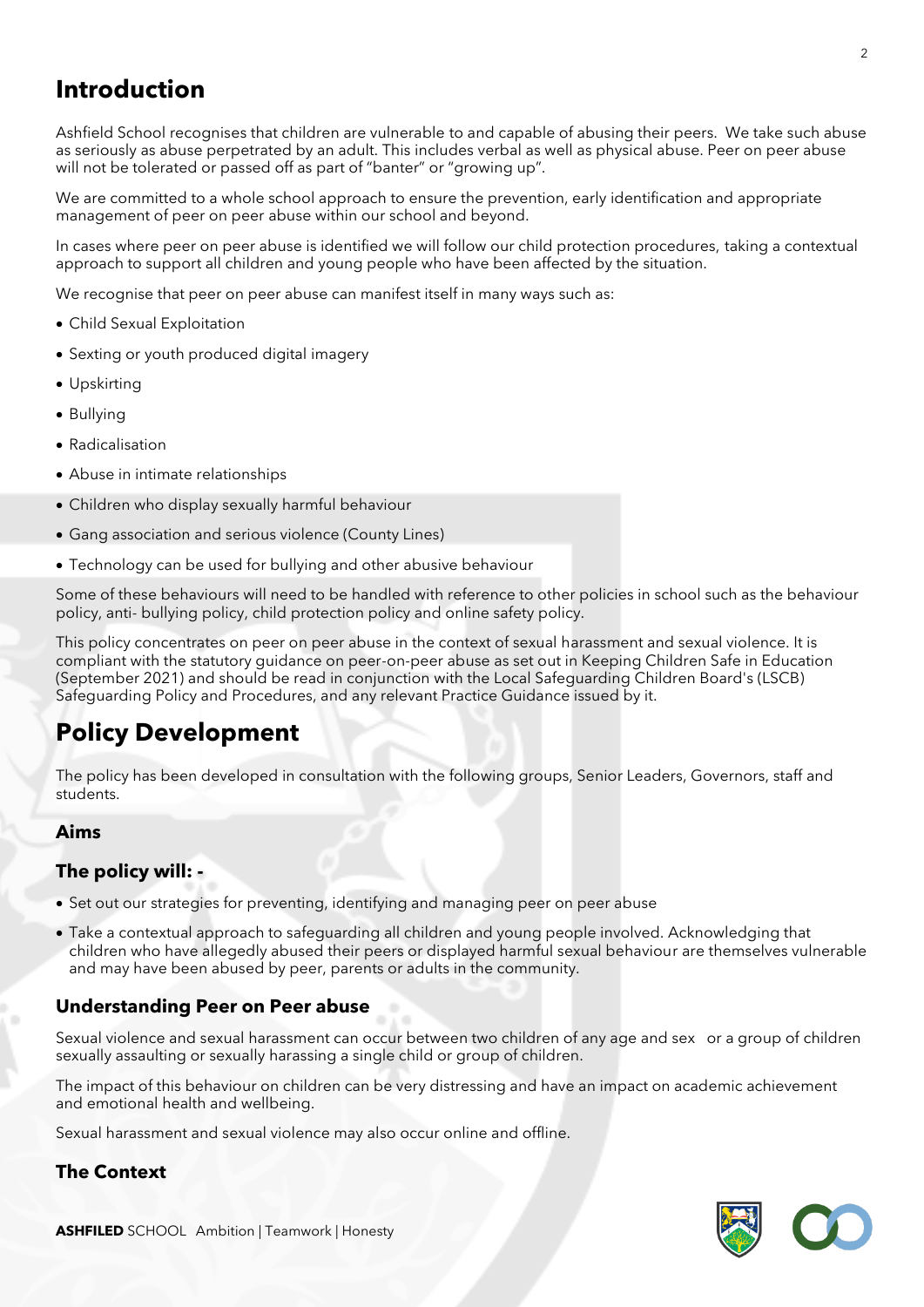All behaviour takes place on a spectrum. Understanding where a child's behaviour falls on a spectrum is essential to being able to respond appropriately to it.

In this policy we recognise the importance of distinguishing between problematic and abusive sexual behaviour (Harmful Sexual Behaviour HSB).

We are adopting the NSPCC definition of HSB as: -

"Sexual behaviours expressed by children…that are developmentally inappropriate, may be harmful towards self or others, or be abusive towards another child…or adult."

We will also use Simon Hackett's continuum model to demonstrate the range of sexual behaviours.

(Appendix 1) and the Brook Traffic Lights (appendix 2)

#### **Vulnerable groups**

We recognise that all children can be at risk however we acknowledge that some groups are more vulnerable. This can include: experience of abuse within their family; living with domestic violence; young people in care; children who go missing; children with additional needs (SEN and/or disabilities); children who identify or are perceived as LGBT and/or have other protected characteristics under the Equalities Act 2010.

Whist research tells is us girls are more frequently identified as being abused by their peers and, girls are more likely to experience unwanted sexual touching in schools this is not confined to girls.

Boys are less likely to report intimate relationship abuse and may display other behaviour such as antisocial behaviour. Boys report high levels of victimisation in areas where they are affected by gangs. We recognise that both boys and girls experience peer on peer abuse, but they do so in gendered ways.

All staff should be aware of indicators, which may signal that children are at risk from, or are involved with serious violent crime. These may include increased absence from school, a change in friendships or relationships with older individuals or groups, a significant decline in performance, signs of self-harm or a significant change in wellbeing, or signs of assault or unexplained injuries. Unexplained gifts or new possessions could also indicate that children have been approached by, or are involved with, individuals associated with criminal networks or gangs.

#### **Responding to Alleged Incidents Responding to reports of sexual violence and sexual harassment**

All reports of peer on peer abuse will be made on a case by case basis with the designated safeguarding lead or their deputy taking a leading role using their professional judgement and supported by other agencies such as social care or the police as required.

#### **The immediate response to a report**

- The school or college will take all reports seriously and will reassure the victim that they will be supported and kept safe.
- All staff will be trained to manage a report.
- Staff will not promise confidentiality as the concern will need to be shared further (for example, with the designated safeguarding lead or social care) staff will however only share the report with those people who are necessary to progress it.
- A written report will be made as soon after the interview as possible recording the facts as presented by the child. These may be used as part of a statutory assessment if the case is escalated later.
- Where the report includes an online element the school or college will follow advice on searching, screening and confiscation. The staff will not view or forward images unless unavoidable and only if another member of staff (preferably the DSL) is present.
- The DSL will be informed as soon as possible.

#### **Risk Assessment**

When there has been a report of sexual violence, the designated safeguarding lead (or a deputy) will make an immediate risk and needs' assessment. Where there has been a report of sexual harassment, the need for a risk assessment should be considered on a case-by-case basis. The risk and needs' assessment should consider:

• The victim, especially their protection and support;



**ASHFILED** SCHOOL Ambition | Teamwork | Honesty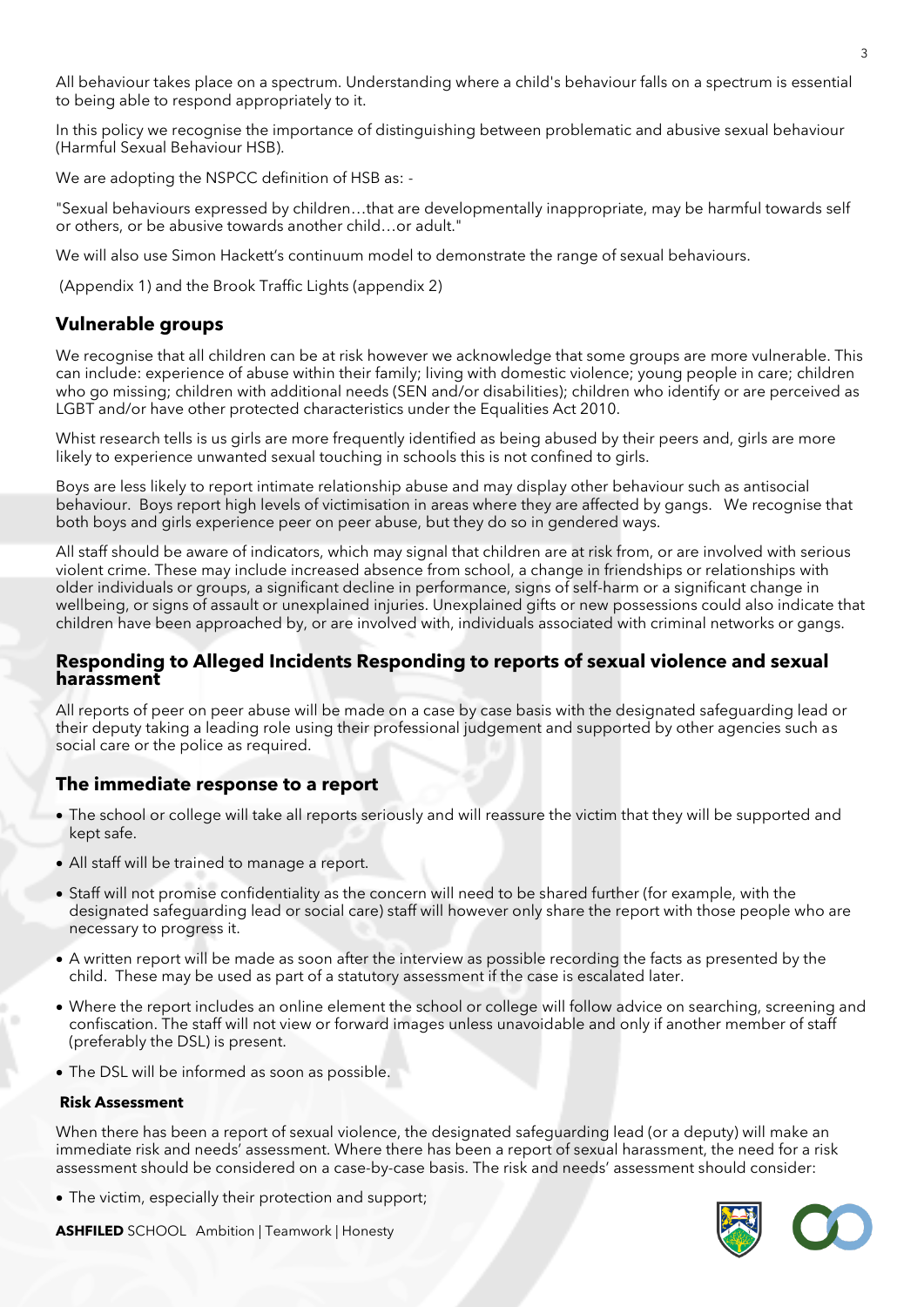- The alleged perpetrator; and
- All the other children (and, if appropriate, adult students and staff) at the school or college, especially any actions that are appropriate to protect them;

Risk assessments will be recorded on CPOMS and be kept under review.

The designated safeguarding lead (or a deputy) will ensure they are engaging with MASH.

## **Action following a report of sexual violence and/or sexual harassment**

Following an incident, we will consider

- The wishes of the victim in terms of how they want to proceed. This is especially important in the context of sexual violence and sexual harassment;
- The nature of the alleged incident(s), including: whether a crime may have been committed and consideration of harmful sexual behaviour;
- The ages of the children involved;
- The developmental stages of the children involved;
- Any power imbalance between the children. For example, is the alleged perpetrator significantly older, more mature or more confident? Does the victim have a disability or learning difficulty?
- If the alleged incident is a one-off or a sustained pattern of abuse;
- Are there ongoing risks to the victim, other children, adult students or school or college staff; and other related issues and wider context?

## **Follow up Actions**

#### **Children sharing a classroom:**

Whilst the school or college establishes the facts of the case and starts the process of liaising with children's social care and the police:

- The perpetrator will be removed from any classes they share with the victim.
- We will consider how best to keep the victim and alleged perpetrator a reasonable distance apart on school or college premises and on transport to and from the school or college.

These actions are in the best interests of both children and should not be perceived to be a judgment on the guilt of the alleged perpetrator.

#### **Options to manage the report**

## **Manage internally**

1. In some cases of sexual harassment, for example, one-off incidents, we may decide that the children concerned are not in need of early help or statutory intervention and that it would be appropriate to handle the incident internally, perhaps through utilising the behaviour and bullying policies and by providing pastoral support.

This decision will be made based on the principle that sexual violence and sexual harassment is never acceptable and will not be tolerated. All decisions, and discussions around making these decisions will be recorded and stored by the Designated Safeguarding Lead or Deputy and stored on CPOMS.

2. In line with 1 above, we may decide that the children involved do not require statutory interventions but may benefit from early help. Early help means providing support as soon as a problem emerges, at any point in a child's life. Providing early help is more effective in promoting the welfare of children than reacting later. Early help can be particularly useful to address non-violent harmful sexual behaviour and may prevent escalation of sexual violence.

3. Where a child has been harmed, is at risk of harm, or is in immediate danger, we will make a referral to the MASH following locally agreed protocols.

Where statutory assessments are appropriate, the designated safeguarding lead or a deputy will be working alongside, and cooperating with, the relevant lead social worker. Collaborative working will help ensure the best

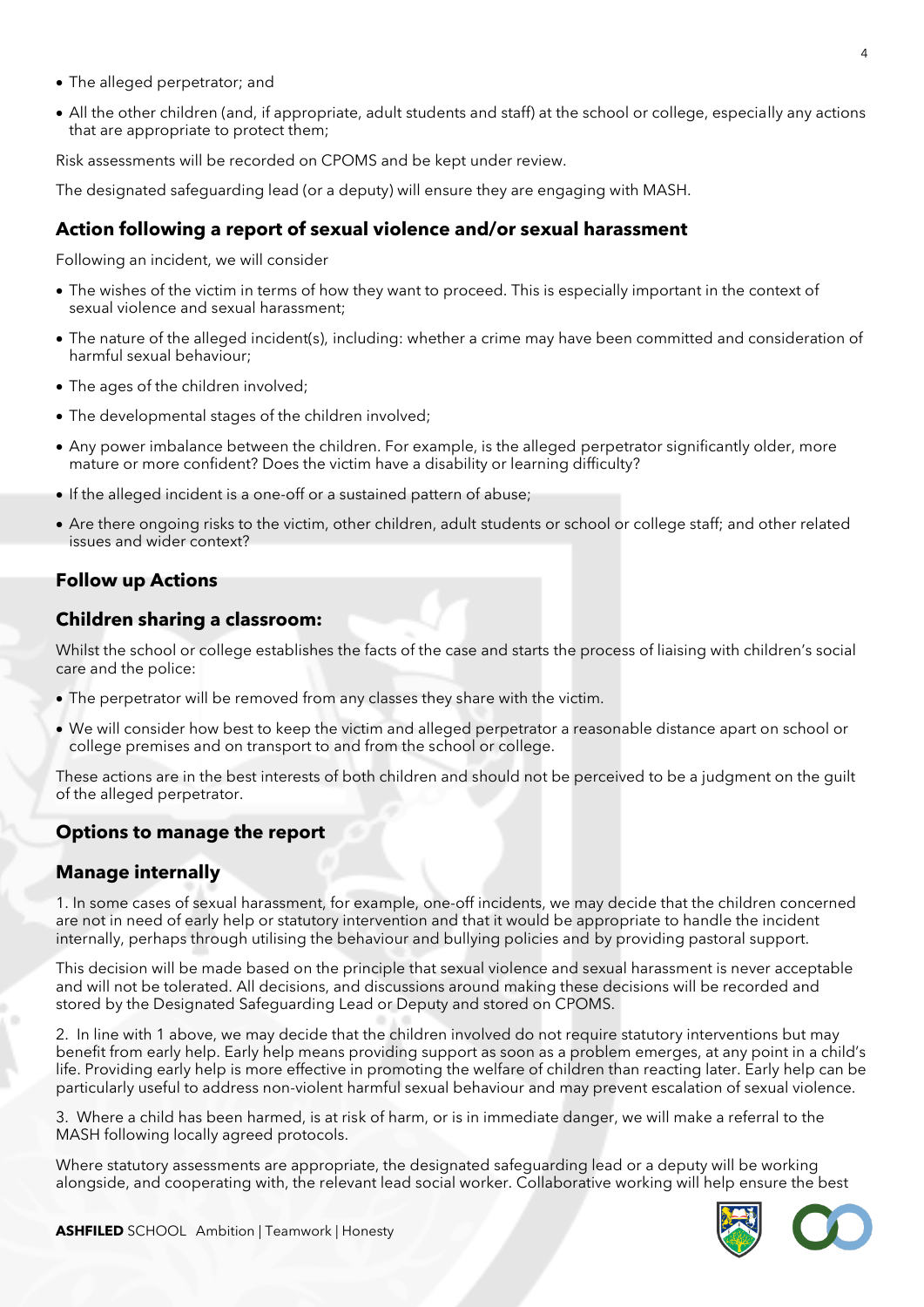possible package of coordinated support is implemented for the victim and, where appropriate, the alleged perpetrator and any other children that require support.

# **Reporting to the Police**

Any report to the police will generally be made through the MASH as above. The designated safeguarding lead (and their deputies) will follow local processes for referrals.

Where a report of rape, assault by penetration or sexual assault is made, the starting point is this will be passed on to the police. Whilst the age of criminal responsibility is ten, if the alleged perpetrator is under ten, the starting principle of reporting to the police remains. The police will take a welfare, rather than a criminal justice, approach.

Where a report has been made to the police, the school or college will consult the police and agree what information can be disclosed to staff and others, the alleged perpetrator and their parents or carers. They will also discuss the best way to protect the victim and their anonymity.

Where there is a criminal investigation, we will work closely with the relevant agencies to support all children involved (especially potential witnesses). Where required, advice from the police will be sought in order to help us.

Whilst protecting children and/or taking any disciplinary measures against the alleged perpetrator, we will work closely with the police (and other agencies as required), to ensure any actions the school or college take do not jeopardise the police investigation.

# **The end of the criminal process**

If a child is convicted or receives a caution for a sexual offence, the school /academy will update its risk assessment, ensure relevant protections are in place for all children. We will consider any suitable action following our behaviour policy. If the perpetrator remains in school/academy we will be very clear as to our expectations regarding the perpetrator now they have been convicted or cautioned. This could include expectations regarding their behaviour and any restrictions we think are reasonable and proportionate about the perpetrator's timetable.

Any conviction (even with legal anonymity reporting restrictions) is potentially going to generate interest among other pupils or students in the school or college.

We will ensure all children involved are protected, especially from any bullying or harassment (including online).

Where cases are classified as "no further action" (NFA'd) by the police or Crown Prosecution Service, or where there is a not guilty verdict, we will continue to offer support to the victim and the alleged perpetrator for as long as is necessary. A not guilty verdict or a decision not to progress with their case will likely be traumatic for the victim. The fact that an allegation cannot be

substantiated does not necessarily mean that it was unfounded. We will continue to support all parties in this instance.

# **Support for Children Affected by Sexual-Assault**

Support for victims of sexual assault is available from a variety of agencies (see Appendix 3).

We will support the victim of sexual assault to remain in school but if they are unable to do so we will enable them to continue their education elsewhere. This decision will be made only at the request of the child and their family.

If they are moved, we will ensure the new school is aware of the ongoing support they may need. The DSL will support this move.

Where there is a criminal investigation the alleged perpetrator will be removed from any shared classes with the victim and we will also consider how best to keep them a reasonable distance apart on the school premises or on school transport. This is in the best interest of the children concerned and should not be perceived to be a judgement of guilt before any legal proceedings. We will work closely with the police.

Where a criminal investigation into a rape or assault by penetration leads to a conviction or caution, we may take suitable action, if we have not already done so. In all but the most exceptional of circumstances, the rape or assault is likely to constitute a serious breach of discipline and lead to the view that allowing the perpetrator to remain in the same school or college would seriously harm the education or welfare of the victim (and potentially other pupils or students).

Where a criminal investigation into sexual assault leads to a conviction or caution, we may, if we have not already done so, consider any suitable sanctions using our behaviour policy, including consideration of permanent exclusion.



**ASHFILED** SCHOOL Ambition | Teamwork | Honesty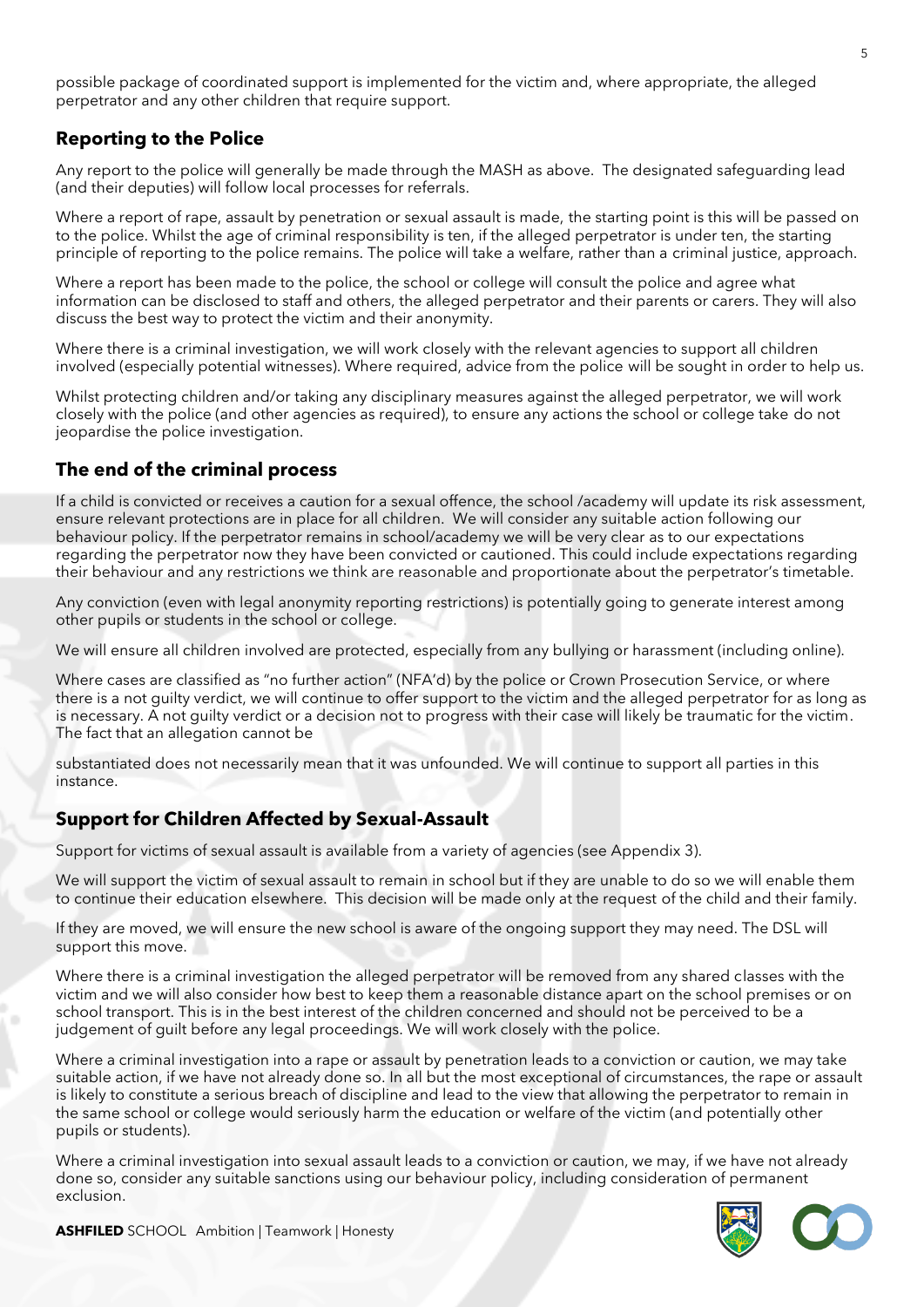Where the perpetrator is going to remain at the school or college, the principle would be to continue keeping the victim and perpetrator in separate classes and continue to consider the most appropriate way to manage potential contact on school and college premises and transport. The nature of the conviction or caution and wishes of the victim will be especially important in determining how to proceed in such cases.

Reports of sexual assault and sexual harassment will, in some cases, not lead to a report to the police (for a variety of reasons). In some cases, rape, assault by penetration, sexual assault or sexual harassment are reported to the police and the case is not progressed or are reported to the police and ultimately result in a not guilty verdict. None of this means the offence did not happen or that the victim lied. The process will have affected both victim and alleged perpetrator. Appropriate support will be provided to both as required and consideration given to sharing classes and potential contact as required on a case-by-case basis.

All the above will be considered with the needs and wishes of the victim at the heart of the process (supported by parents and carers as required). Any arrangements should be kept under review.

# **Physical Abuse**

While a clear focus of peer on peer abuse is around sexual abuse and harassment, physical assaults and initiation violence and rituals from pupils to pupils can also be abusive.

These are equally not tolerated and if it is believed that a crime has been committed, will be reported to the police.

The principles from the anti-bullying policy will be applied in these cases, with recognition that any police investigation will need to take priority.

When dealing with other alleged behaviour which involves reports of, for example, emotional and/or physical abuse, staff can draw on aspects of Hackett's continuum (Appendix 1) to assess where the alleged behaviour falls on a spectrum and to decide how to respond. This could include, for example, whether it:

- is socially acceptable
- involves a single incident or has occurred over a period of time
- is socially acceptable within the peer group
- is problematic and concerning
- involves any overt elements of victimisation or discrimination e.g. related to race, gender,
- sexual orientation, physical, emotional, or intellectual vulnerability
- involves an element of coercion or pre-planning
- involves a power imbalance between the child/children allegedly responsible for the behaviour
- involves a misuse of power

## **Online Behaviour**

Many forms of peer on peer abuse have an element of online behaviour including behaviours such as cyberbullying and sexting.

Policies and procedures concerning this type of behaviour can be found in anti- bullying policy, online safety police, and child protection policy

## **Prevention**

Ashfield School actively seeks to raise awareness of and prevent all forms of peer-on-peer abuse by:

- Educating all Governors, Senior Leadership Team, staff and volunteers, students, and parents about this issue. This will include training all Governors, Senior Leadership Team, staff and volunteers on the nature, prevalence and effect of peer-on-peer abuse, and how to prevent, identify and respond to it. This includes
	- a) Contextual Safeguarding;
	- b) The identification and classification of specific behaviours; and
	- c) The importance of taking seriously all forms of peer-on-peer abuse (no matter how low level they may appear) and ensuring that no form of peer-on-peer abuse is ever dismissed as horseplay or teasing.

**ASHFILED** SCHOOL Ambition | Teamwork | Honesty • Educating children about the nature and prevalence of peer-on-peer abuse via PSHE and the wid

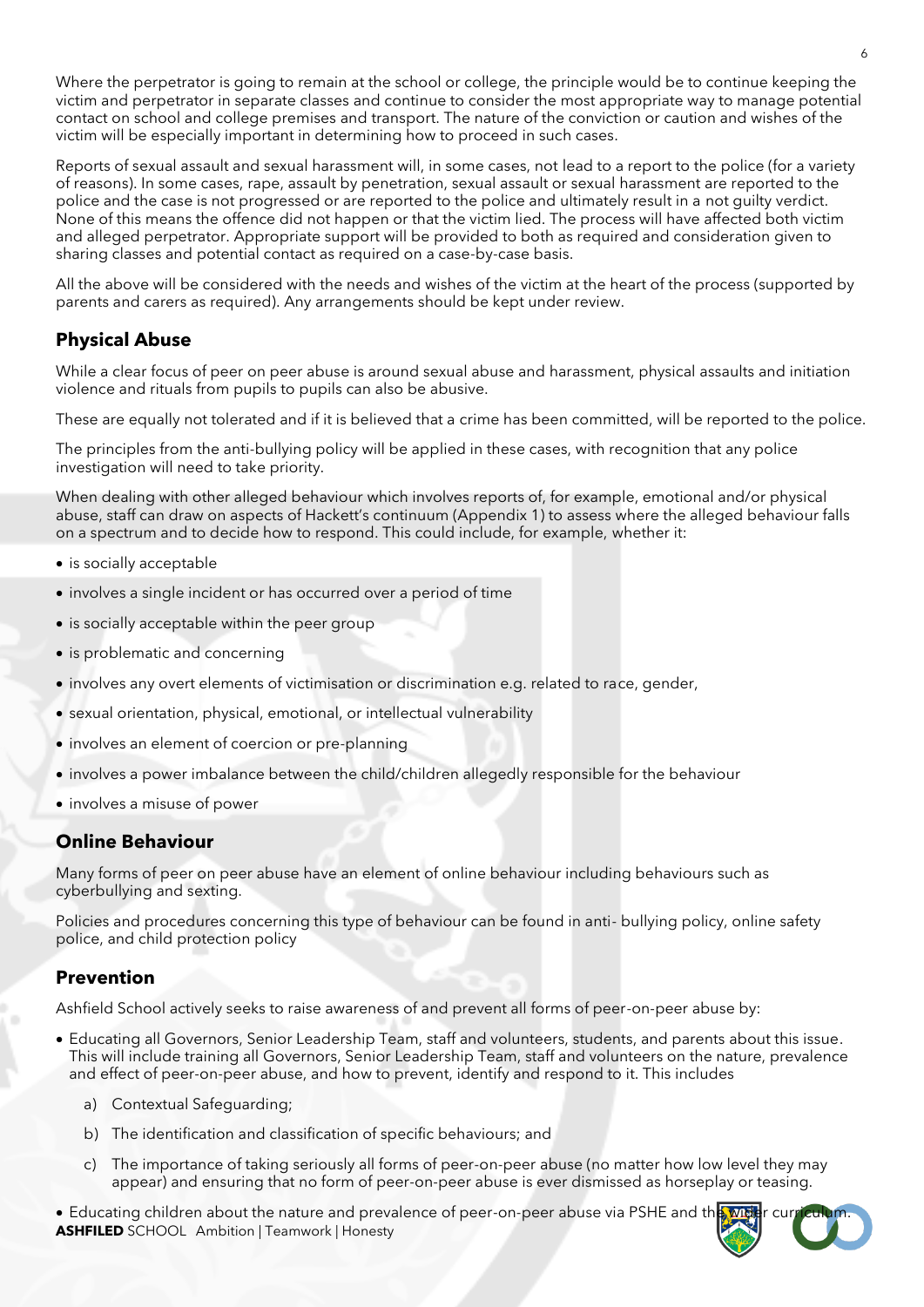- Pupils/Students are frequently told what to do if they witness or experience such abuse, the effect that it can have on those who experience it and the possible reasons for it, including vulnerability of those who inflict such abuse.
- They are regularly informed about the School's approach to such issues, including its zero-tolerance policy towards all forms of peer-on-peer abuse.
- Engaging parents on this issue by:
	- a) (a)Talking about it with parents, both in groups and one to one;
	- b) (b) Asking parents what they perceive to be the risks facing their child and how they would
	- c) like to see the School address those risks;
	- d) (c) Involving parents in the review of School policies and lesson plans; and
	- e) (d) Encouraging parents to hold the School to account on this issue.
- Ensuring that all peer-on-peer abuse issues are fed back to the School's safeguarding [team/lead] so that they can spot and address any concerning trends and identify [pupils/students] who maybe in need of additional support. [This is done by way of a weekly staff meeting at which all concerns about [pupils/students] (including peer-on-peer abuse issues) are discussed];
- Challenging the attitudes that underlie such abuse (both inside and outside the classroom);
- Working with Governors, Academy Trusts, Senior Leadership Team, all staff and volunteers, [pupils/students] and parents to address equality issues, to promote positive values, and to encourage a culture of tolerance and respect amongst all members of the School community;
- Creating conditions in which our [pupils/students] can aspire to and realise safe and healthy relationships;
- Creating a culture in which our [pupils/students] feel able to share their concerns openly, in a non-judgmental environment, and have them listened to; and
- Responding to cases of peer-on-peer abuse promptly and appropriately.

# **Multi-agency working**

The School actively engages with its local partners in relation to peer-on-peer abuse, and works closely with, Nottinghamshire Safeguarding Children Partnership (NSCP), Nottinghamshire Multi-

Agency Safeguarding Hub (MASH), children's social care, and/or other relevant agencies, and other schools.

The relationships the School has built with these partners are essential to ensuring that the School is able to prevent, identify early and appropriately handle cases of peer-on-peer abuse. They help the School

- a) To develop a good awareness and understanding of the different referral pathways that
- b) operate in its local area, as well as the preventative and support services which exist;
- c) To ensure that our [pupils/students] can access the range of services and support they need quickly;
- d) To support and help inform our local community's response to peer-on-peer abuse;
- e) To increase our awareness and understanding of any concerning trends and emerging risks in our local area to enable us to take preventative action to minimise the risk of these being experienced by our [pupils/students].

The School actively refers concerns/allegations of peer-on-peer abuse where necessary to

Nottinghamshire MASH (or equivalent)], children's social care, and/or other relevant agencies.

Children resident out of county but attending a Nottinghamshire school /academy will be reported to their home MASH or equivalent Social Care

In cases involving children who are subject to risk, harm and abuse and who have LAC status, the children's social worker must be informed and a coordinated approach to address any incidents or concerns will be required.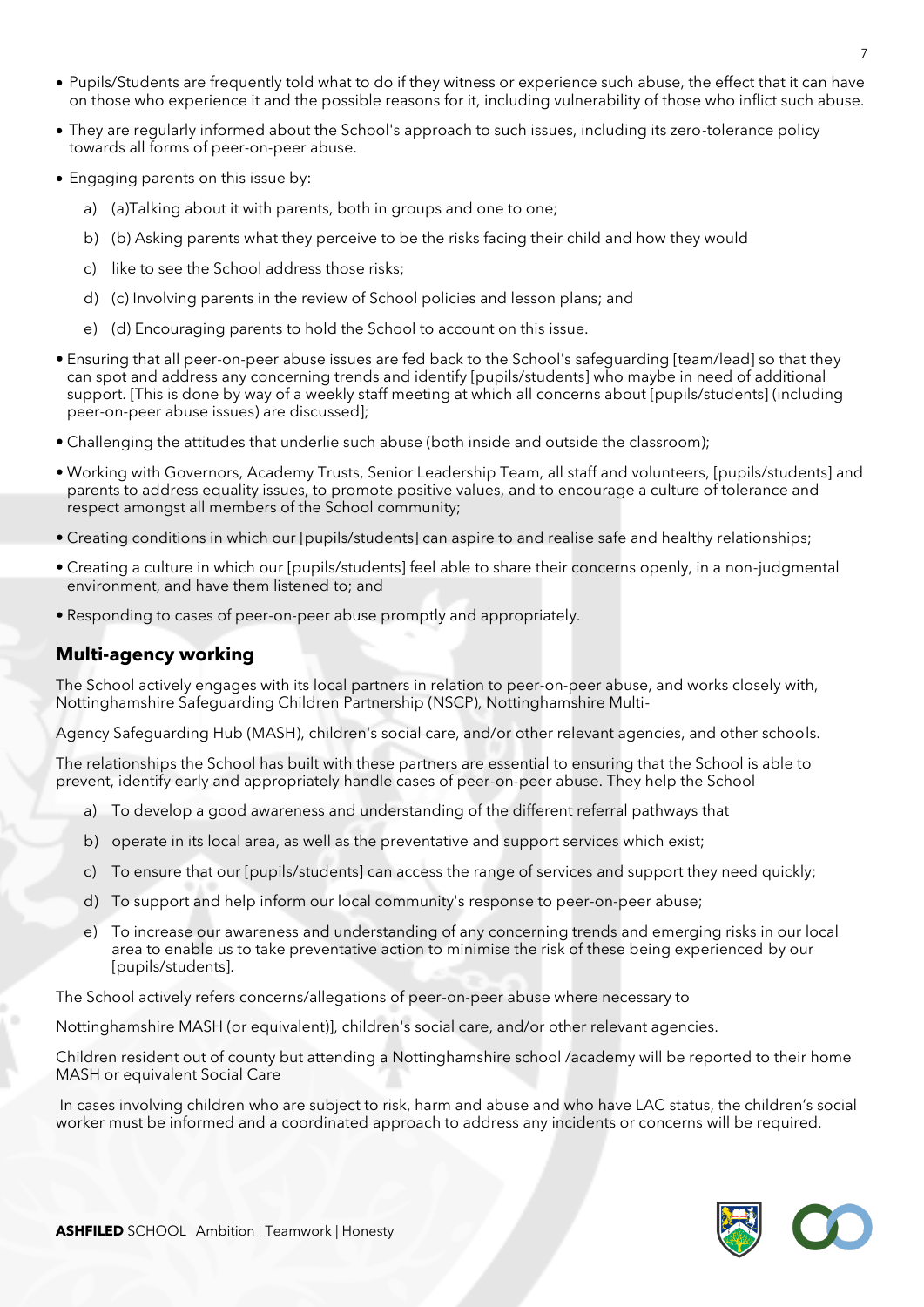# **Appendix 2 Brook sexual behaviours traffic light tool**

All green, amber and red behaviours require some form of attention and response. It is the level of intervention that will vary.

# **Behaviours: age 0 to 5**

# **What is a green behaviour? What is an amber**

Green behaviours reflect safe and healthy sexual development. They are displayed between children or young people of similar age or developmental ability. They are reflective of natural curiosity, experimentation, consensual activities and positive choices

# **What can you do?**

Green behaviours provide opportunities to give positive feedback and additional information.

# **Green behaviours**

- holding or playing with own genitals
- attempting to touch or curiosity about other children's genitals
- attempting to touch or curiosity about breasts, bottoms or genitals of adults
- games e.g. mummies and daddies,
- doctors and nurses
- enjoying nakedness
- interest in body parts and what they do
- curiosity about the differences between boys and girls

# **behaviour?**

Amber behaviours have the potential to be outside of safe and healthy behaviour. They may be of potential concern due to age, or developmental differences. A potential concern due to activity type, frequency, duration or context in which they occur.

# **What can you do?**

Amber behaviours signal the need to take notice and gather information to assess the appropriate action.

# **Amber behaviours**

- preoccupation with adult sexual
- behaviour
- pulling other children's pants down/skirts up/trousers down against their will
- talking about sex using adult slang
- preoccupation with touching the genitals of other people
- following others into toilets or changing rooms to look at them or touch them
- talking about sexual activities seen on TV/online

# **What is a red behaviour?**

Red behaviours are outside of safe and healthy behaviour. They may be excessive, secretive, compulsive, coercive, degrading or threatening and involving significant age, developmental, or power differences. They may pose a concern due to the activity type, frequency, duration or the context in which they occur

# **What can you do?**

Red behaviours indicate a need for immediate intervention and action.

# **Red behaviours**

- persistently touching the genitals of other children
- persistent attempts to touch the genitals of adults
- simulation of sexual activity in play
- sexual behaviour between young children involving penetration with objects
- forcing other children to engage in sexual play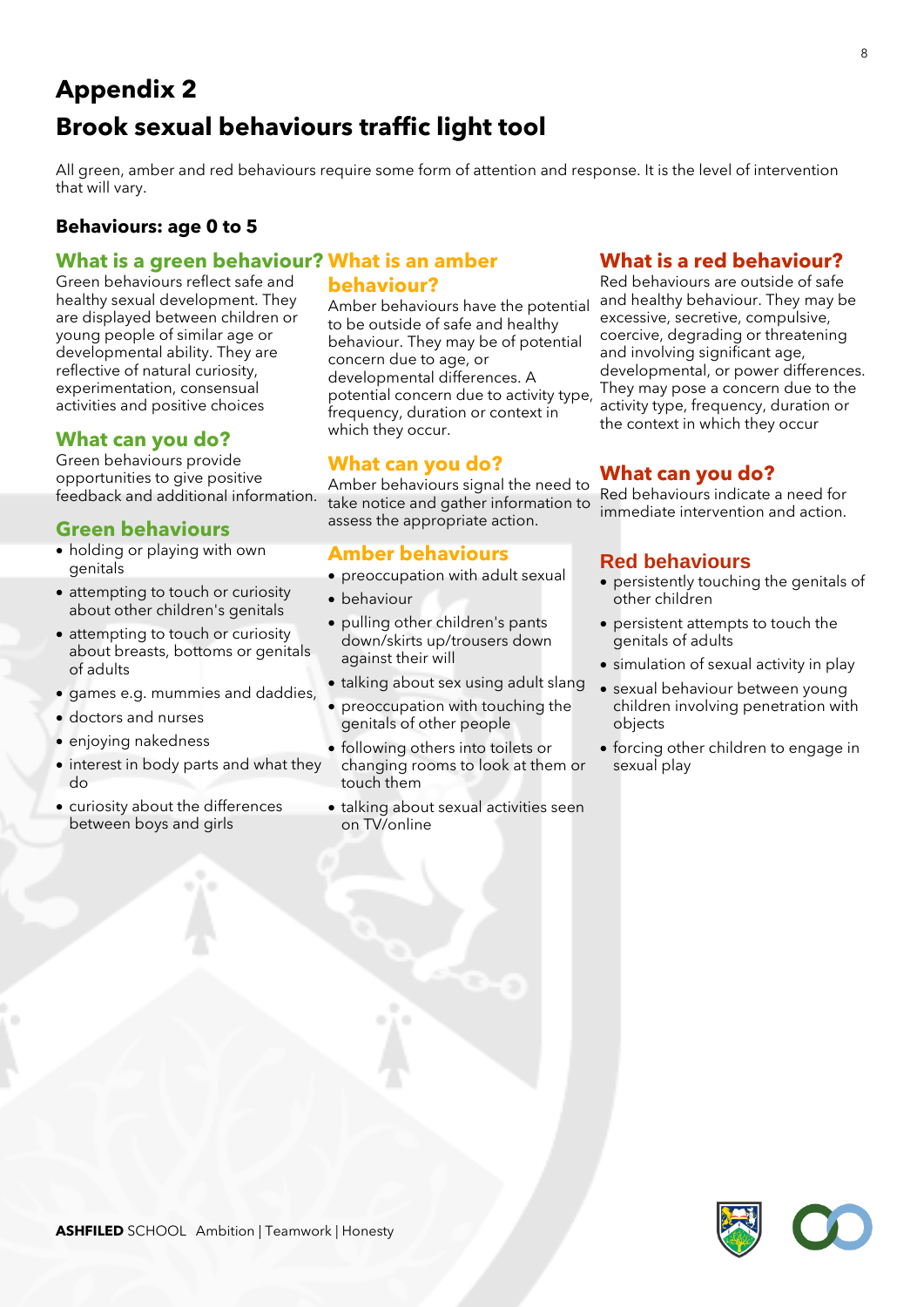# **Behaviours: age 5 to 9 and 9 to 13**

All green, amber and red behaviours require some form of attention and response. It is the level of intervention that will vary.

### **What is a green behaviour?**

Green behaviours reflect safe and healthy sexual development. They are displayed between children or young people of similar age or developmental ability and reflective of natural curiosity, experimentation, consensual activities and positive choices

# **What can you do?**

Green behaviours provide opportunities to give positive feedback and additional information. assess the appropriate action.

# **Green behaviours 5-9**

- feeling and touching own genitals
- curiosity about other children's genitals
- curiosity about sex and relationships, e.g. differences between boys and girls, how sex happens, where babies come from, • engaging in mutual masturbation same-sex relationships
- sense of privacy about bodies
- telling stories or asking questions using swear and slang words for parts of the body

# **Green behaviours 9-13**

- solitary masturbation
- use of sexual language including swear and slang words
- having girl/boyfriends who are of the same, opposite or any gender
- interest in popular culture, e.g. fashion, music, media, online games, chatting online
- need for privacy
- consensual kissing, hugging, holding hands with peers

## **What is an amber behaviour?**

Amber behaviours have the potential to be outside of safe and healthy behaviour. They may be of potential concern due to age, or developmental differences. A potential concern due to activity type, They may pose a concern due to the frequency, duration or context in which they occur.

# **What can you do?**

Amber behaviours signal the need to Red behaviours indicate a need for take notice and gather information to immediate intervention and action.

# **Amber behaviours 5-9**

- questions about sexual activity which persist or are repeated frequently, despite an answer having been given
- sexual bullying face to face or through texts or online messaging
- 
- persistent sexual images and ideas in talk, play and art
- use of adult slang language to discuss sex

# **Amber behaviours 9-13**

- uncharacteristic and risk-related behaviour, e.g. sudden and/or provocative changes in dress, withdrawal from friends, mixing with new or older people, having more or less money than usual, going missing
- verbal, physical or cyber/virtual sexual bullying involving sexual aggression
- LGBT (lesbian, gay, bisexual, transgender) targeted bullying
- exhibitionism, e.g. flashing or mooning
- giving out contact details online
- viewing pornographic material worrying about being pregnant or having STIs

# **What is a red behaviour?**

Red behaviours are outside of safe and healthy behaviour. They may be excessive, secretive, compulsive, coercive, degrading or threatening and involving significant age, developmental or power differences. activity type, frequency, duration or the context in which they occur

# **What can you do?**

# **Red behaviours 5-9**

- frequent masturbation in front of others
- sexual behaviour engaging significantly younger or less able children
- forcing other children to take part in
- sexual activities
- simulation of oral or penetrative sex
- sourcing pornographic material online

# **Red behaviours 9-13**

- exposing genitals or masturbating in public
- distributing naked or sexually provocative images of self or others
- sexually explicit talk with younger
- children
- sexual harassment
- arranging to meet with an online acquaintance in secret
- genital injury to self or others
- forcing other children of same age, younger or less able to take part in sexual activities
- sexual activity e.g. oral sex or intercourse
- presence of sexually transmitted infection (STI)
- evidence of pregnancy

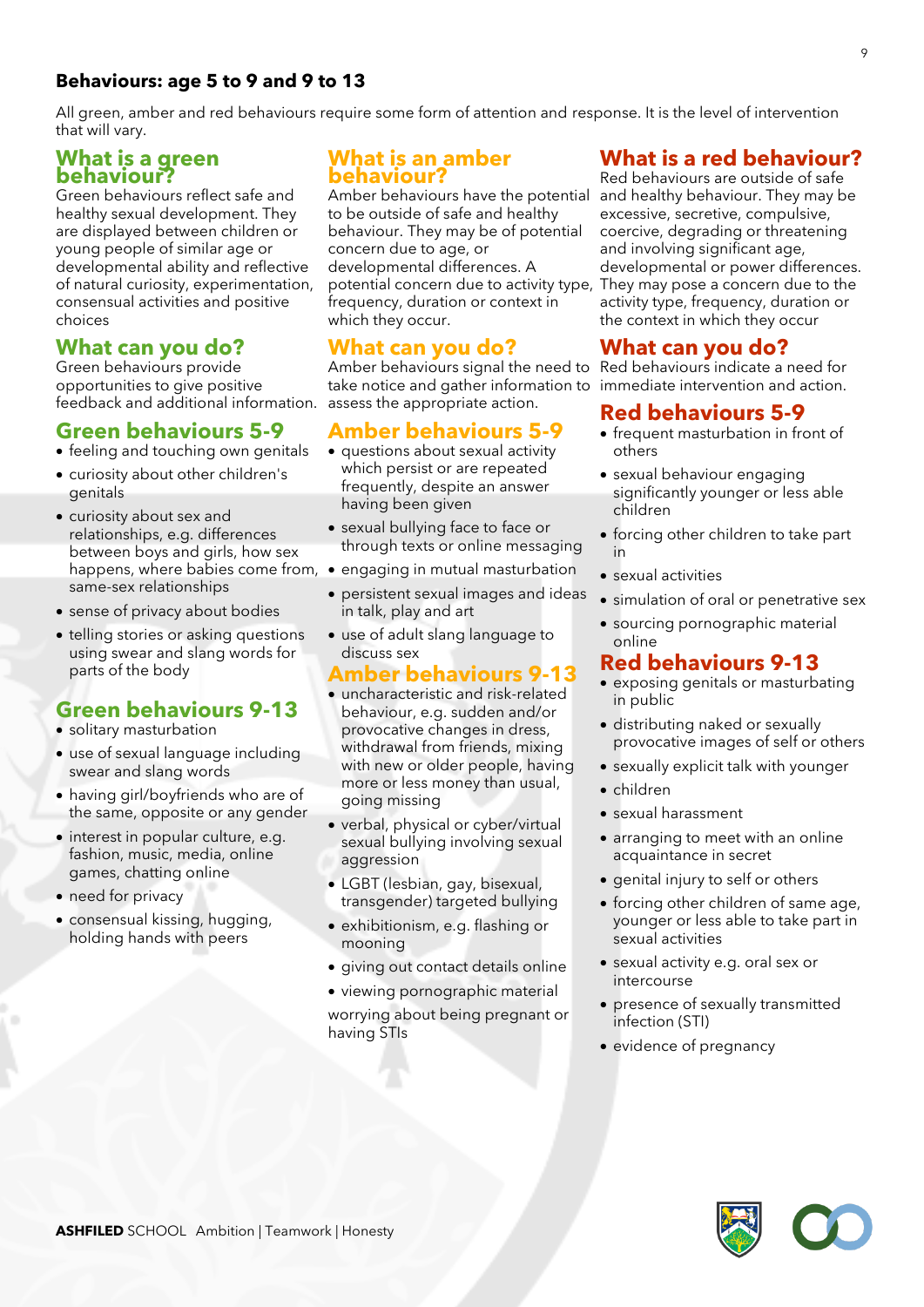# **Behaviours: age 5 to 9 and 9 to 13**

All green, amber and red behaviours require some form of attention and response. It is the level of intervention that will vary.

# **What is a green behaviour? What is an amber**

**behaviour?**

Green behaviours reflect safe and healthy sexual development. They are displayed between children or young people of similar age or developmental ability and reflective of natural curiosity, experimentation, consensual activities and positive choices

# **What can you do?**

Green behaviours provide opportunities to give positive

# **Green behaviours**

- solitary masturbation
- sexually explicit conversations with peers
- obscenities and jokes within the current cultural norm
- interest in erotica/pornography
- use of internet/e-media to chat online
- having sexual or non-sexual relationships
- sexual activity including hugging, kissing, holding hands
- consenting oral and/or penetrative sex with others of the same or opposite gender who are of similar age and developmental ability
- choosing not to be sexually active

Amber behaviours have the potential to be outside of safe and healthy behaviour. They may be of potential concern due to age, or developmental differences. A frequency, duration or context in which they occur.

# **What can you do?**

feedback and additional information. take notice and gather information to Red behaviours indicate a need for Amber behaviours signal the need to **What can you do?** assess the appropriate action.

## **Amber behaviours**

- accessing exploitative or violent pornography
- uncharacteristic and risk-related behaviour, e.g. sudden and/or provocative changes in dress,
- withdrawal from friends, mixing with new or older people, having more or less money than usual, going missing
- concern about body image
- taking and sending naked or sexually provocative images of self or others
- single occurrence of peeping, exposing, mooning or obscene gestures
- giving out contact details online
- joining adult- only social networking sites and giving false personal information
- arranging a face to face meeting with an online contact alone

# **What is a red behaviour?**

potential concern due to activity type, developmental or power differences. Red behaviours are outside of safe and healthy behaviour. They may be excessive, secretive, compulsive, coercive, degrading or threatening and involving significant age, They may pose a concern due to the activity type, frequency, duration or the context in which they occur

immediate intervention and action.

## **Red behaviours**

- exposing genitals or masturbating in public
- preoccupation with sex, which interferes with daily function
- sexual degradation/humiliation of self or others
- attempting/forcing others to expose genitals
- sexually aggressive/exploitative behaviour
- sexually explicit talk with younger children
- sexual harassment
- non-consensual sexual activity
- use of/acceptance of power and control in sexual relationships
- genital injury to self or others
- sexual contact with others where there is a big difference in age or ability
- sexual activity with someone in authority and in a position of trust
- sexual activity with family members
- involvement in sexual exploitation and/or trafficking
- sexual contact with animals
- receipt of gifts or money in exchange for sex

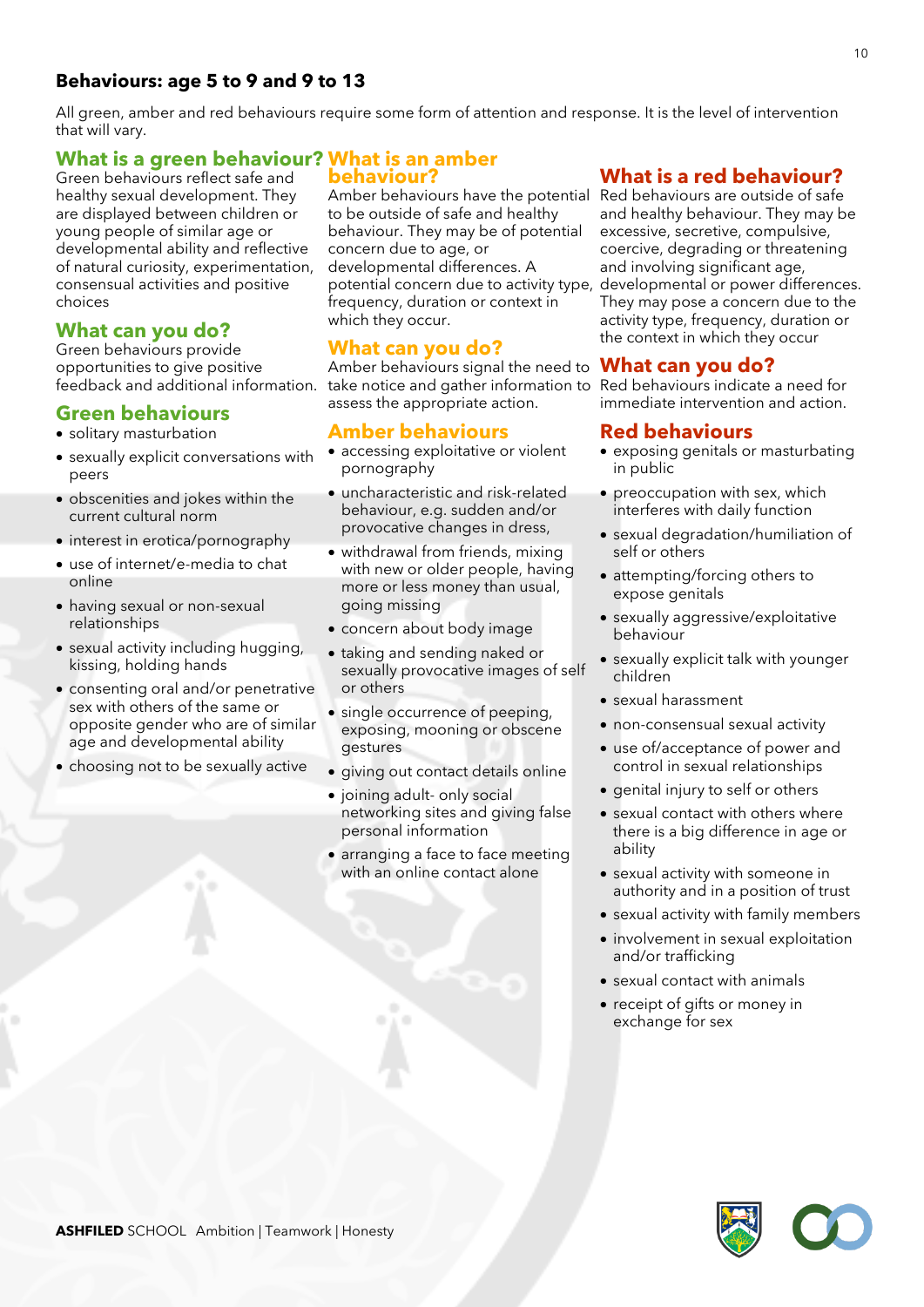#### **<https://www.brook.org.uk/our-work/the-sexual-behaviours-traffic-light-tool>**

for further information.

Print date: 01/10/2015 - Brook has taken every care to ensure that the information contained in this publication is accurate and up-to-date at the time of being published. As information and knowledge is constantly changing, readers are strongly advised to use this information for up to one month from print date. Brook accepts no responsibility for difficulties that may arise as a result of an individual acting on the advice and recommendations it contains.

Brook sexual behaviours traffic light tool adapted from Family Planning Queensland. (2012). Traffic Lights guide to sexual behaviours. Brisbane: Family Planning Queensland, Australia.